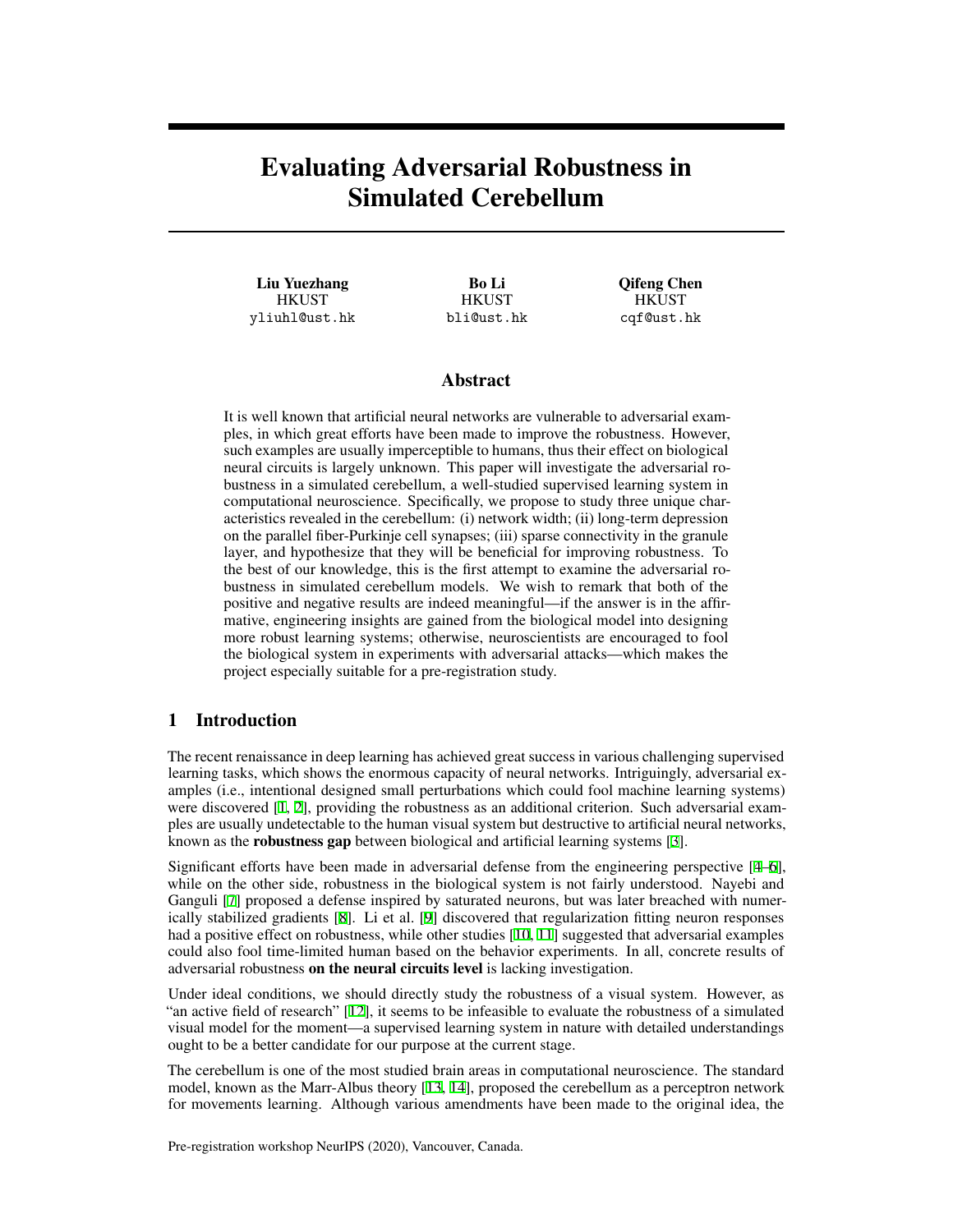supervised paradigm of cerebellar learning is well established [\[15](#page-6-7)[–17\]](#page-6-8). Therefore, as a supervised learning system in nature, it would be intriguing to ask: does the adversarial examples problem also exist in the cerebellum?

We hypothesize that the unique architectures in cerebellar circuits<sup>[1](#page-1-0)</sup> will enhance the robustness, and thus, such adversarial vulnerabilities in artificial neural networks are not expected to exist in the cerebellum model. To test our idea, we propose to simulate the cerebellum and evaluate its robustness against adversarial attacks. Admittedly, addressing such a problem is in some sense betting on both sides: if the results are affirmative, the mechanisms improving robustness will be inspiring for adversarial defense; otherwise, adversarial examples are expected to be discovered in vivo by neuroscientists. Given the significance of both positive and negative results, our work is especially suitable for a pre-register study.

# 2 Related work

Computational models of cerebellum The long trend for modeling the cerebellum in computational neuroscience was initiated by Marr [[13\]](#page-6-5), in which he proposed the cerebellum as a perceptron model under Hebbian learning rule. Albus [[14\]](#page-6-6) presented a similar model independently with an emphasis on the depression activity. The proposed plasticity was experimentally verified by Ito et al. [\[18](#page-6-9)], and thereby, the Marr-Albus-Ito theory of cerebellum was established. Some of the following studies focused on the connectivity in the cerebellum. Namely, Cayco-Gajic et al. [\[19](#page-6-10)] suggested that the sparse connectivity was essential for pattern decorrelation by simulation, and Litwin-Kumar et al. [\[20](#page-6-11)] further derived the optimal degrees of connectivity in cerebellum-like structures from a theoretical perspective. Other studies attempted to rebuild the cerebellum and test its capabilities in simulation. Hausknecht et al. [[21\]](#page-6-12) evaluated machine learning capabilities of a simulated cerebellum, addressing that such a model can solve simple supervised learning benchmarks such as MNIST. Yamazaki's group also has a long history in building large scale cerebellar models with either GPU [[22\]](#page-6-13) or supercomputer [\[23](#page-6-14)], representing the state-of-the-art in computational modeling of the cerebellum. However, as a newly developed topic from the machine learning community, the adversarial robustness of such models has not yet been examined.

Adversarial defense Much effort has been devoted to adversarial defensive techniques. Adversar-ial training [[2\]](#page-5-1) was proposed as an efficient framework to improve the robustness. Madry et al. [[4\]](#page-5-3) further equipped the framework with a more advanced attack. Gradient masking effect was discovered [\[24](#page-6-15)[–26](#page-7-0)], which showed that a bunch of methods except adversarial training indeed leveraged such effect and provided a false sense of security. Randomization methods are the second type of defensive techniques acquiring comparable success against black-box attacks. Randomness was introduced to input transformation [[27\]](#page-7-1), layer activation [[28\]](#page-7-2), or feature pruning [[5\]](#page-5-6). Unfortunately, such methods are facing challenges with white-box attacks [[29\]](#page-7-3). Provable defense [\[30](#page-7-4)] is another trend aiming at proposing algorithms with guaranteed safety, but usually with the cost of significantly reducing the training accuracy. A recent work [[6\]](#page-5-4) attempted to bridge this gap in provable defense, but also benefits from the adversarial training. In all, adversarial training is still the most successful defensive technique developed so far. However, we challenge if such a framework is biologically plausible—no evidence supports that the biological neural circuits process information augmented with adversarial signals repeatedly to enhance its robustness. In pursuit of a machine learning system with human-level robustness, intriguing defensive mechanisms other than adversarial training should be expected in the brain.

# 3 Methodology

## 3.1 Anatomy of Cerebellum

We briefly summarize several anatomical evidence to justify our model of cerebellum. Connectivity in the cerebellar cortex is substantially feed-forward: information inputs through the mossy fiber (MF, input neuron) to granule cell (GC, hidden neuron), and subsequently passes through parallel fiber (PF) to Purkinje cell (PC, readout neuron). Another input comes from climbing fiber (CF) to PF-PC synapse. The schematic diagram of cerebellum is shown in Fig [1a.](#page-2-0) In quantity, corresponding

<span id="page-1-0"></span><sup>&</sup>lt;sup>1</sup>We use the rat cerebellum as an exemplar through our study.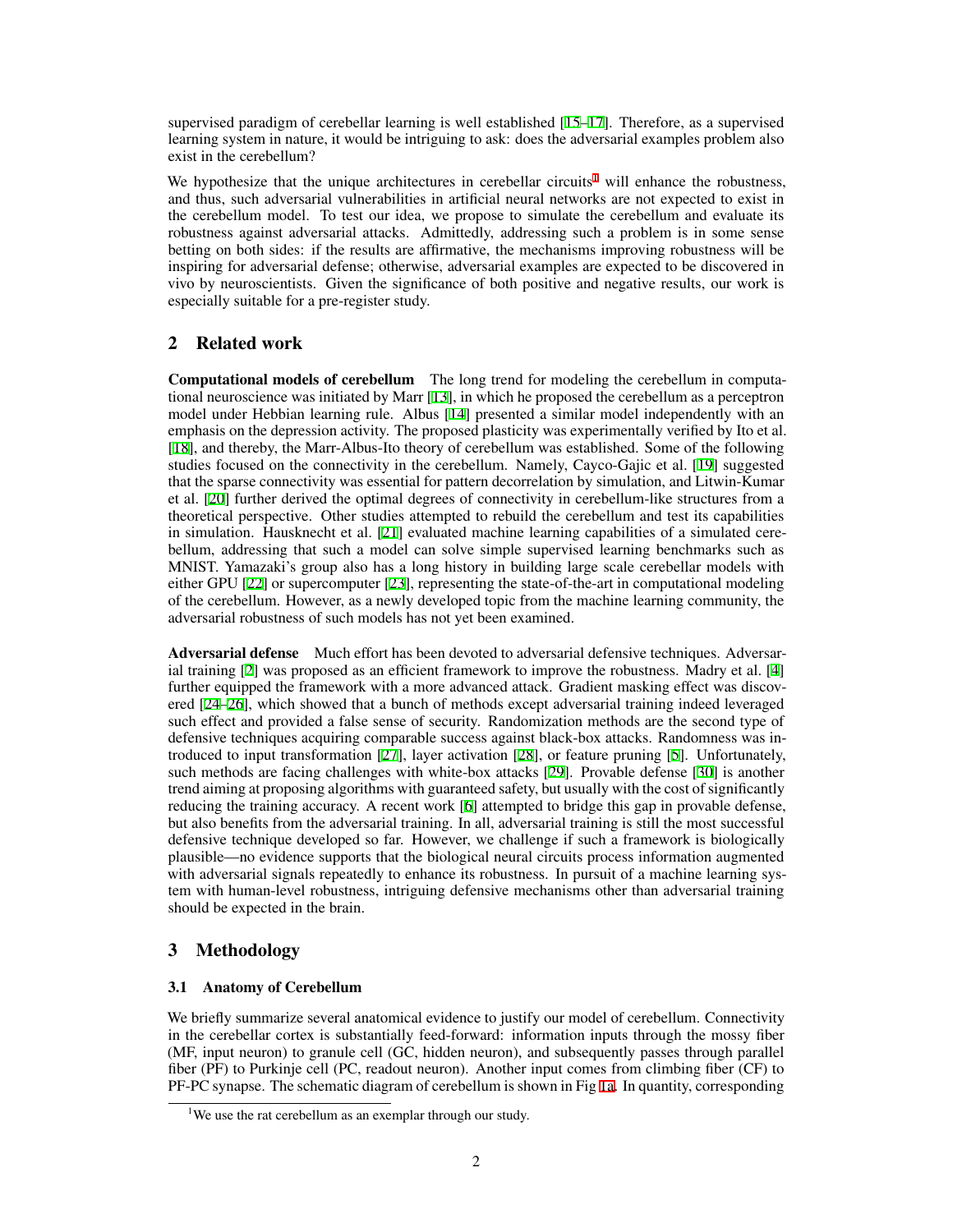<span id="page-2-0"></span>

(a) Anatomical schematic.

Figure 1: The schematic diagrams of cerebellum. (a) Anatomical schematic. MF: mossy fiber, GC: granule cell, PC: Purkinje cell, CF: climbing fiber, LTD: long-term depression. (b) Computational model. Please note the corresponding relationship between the anatomical and computational model.

to one single PC output, there are approximately  $d = 7,000$  MFs,  $m = 200,000$  GCs, and one PC in the rat brain [[13\]](#page-6-5). By connectivity, the MF-GC layer is sparsely connected—one GC receives  $k = 4$  MF inputs on average [\[20](#page-6-11)], while the PF-PC layer is densely connected—up to 200,000 GCs are connected with one single PC output.

The special one-to-one relationship between the CF and PC motivated Marr to predict that the PF-PC synapses are facilitated by the presynaptic and CF (postsynaptic) activities with Hebbian learning rule, and no other synapses are modifiable. Later studies showed that the cerebellar nuclei (CN, the output from PC) and inferior olive (IO, the input to CF) form a close loop to generate instructive signals, and CFs are carrying error signals [\[15](#page-6-7), [17](#page-6-8)], which essentially established the error propagation mechanism through a single layer in the cerebellar cortex. LTD [[31–](#page-7-5)[33\]](#page-7-6) was also discovered on the PF-PC synapse—reduction in the efficacy occurs in excitatory synapses and lasting for hours after receiving a long series of stimulus.

Note that based on the listed facts, backpropagation (BP) through multiple layers is unlikely to be applicable in the cerebellum. The mechanism of error propagation is well established, which relies on the special one-to-one relationship of PC and FC. Since the feedback fibers are not discovered beyond the Purkinje layer, the cerebellum may not propagate the error signals to the granule layer or further, unless different mechanisms [\[34](#page-7-7)] have been evolved for the same function of error propagation in the cerebellum.

The absence of multi-layer BP in the cerebellum does not effect applying gradient-based adversarial attacks, as our model could be regard as a combination of fixed random projection and a linear readout trained with (single-layer) BP, i.e., is still end-to-end differentiable (see Sec. [3.2\)](#page-2-1). Our preliminary experiments also confirm that such a setting does not provide additional benefits on robustness comparing to the conventional BP.

#### <span id="page-2-1"></span>3.2 Model Setup

Following Marr's theory, the cerebellum could be modeled as a simple two-layer rate neural network, as shown in Fig [1b](#page-2-0). Consider the inputs  $x \in \mathbb{R}^d$  on MFs, the granule layer responses are given by

$$
h = \sigma(J^T x), \tag{1}
$$

where  $J \in \mathbb{R}^{d \times m}$  is the granule synaptic weights matrix which projects inputs to *m* dimensional space, and  $\sigma(\cdot)$  is the ReLU activation function. Note that *J* is a sparse matrix—each row contains only *k* non-zero entries. The indices of the non-zero entries are randomly selected (randomly connected, RC). The random connection setting is consider to be acceptable both experimentally [\[35](#page-7-8)] and theoretically [[20\]](#page-6-11). The non-zero weights are initialized by Xavier initialization, thus  $J_{ij}$  ∼  $\frac{1}{\sqrt{j}}$  $\overline{k}$   $\mathcal{N}(0,1)$ , and fixed after initialization.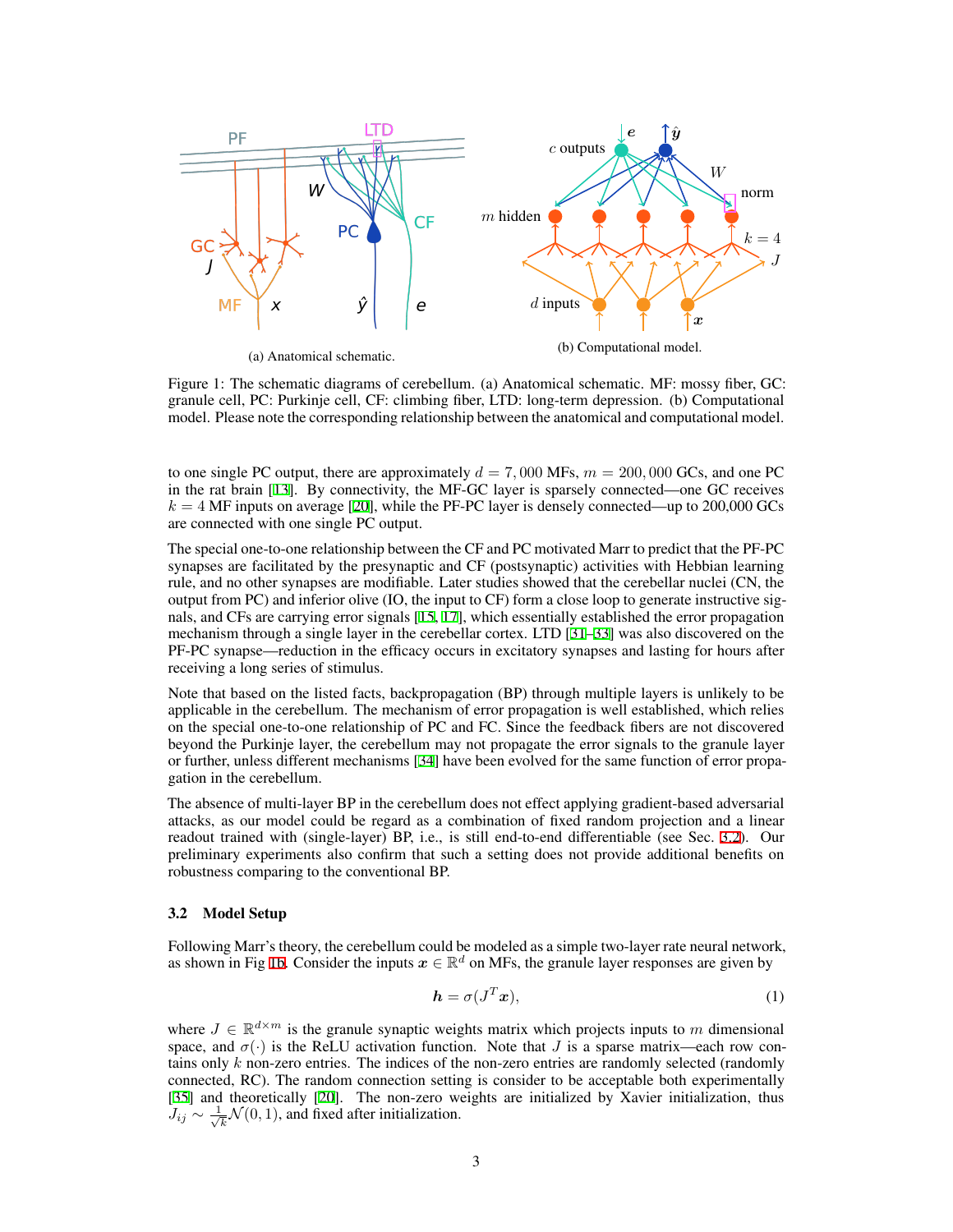The Purkinje layer outputs are given by

$$
\hat{\mathbf{y}} = W^T \mathbf{z}, \quad \mathbf{z} = \mathbf{h} - \boldsymbol{\mu}, \tag{2}
$$

where  $W \in \mathbb{R}^{m \times c}$  is the Purkinje synaptic weights matrix which maps the responses to *c* classes and  $\mu$  is the normalization term. Since LTD is discovered in PF-PC synapses, we propose to model it as the normalization technique in machine learning. For the sake of biological plausibility, we consider the simple centralization with moving average, thus  $\mu_t = \beta \mu_{t-1} + (1 - \beta) h_t$ .

Here we wish to remark on the reasons we model the LTD as the normalization mechanism. Although the specific functional role of LTD is still unclear, we argue that it shares the same spirit as the "activity-dependent reduction in synapses efficiency through a long time" with normalization techniques in ML, which are usually found critical to reflect biological phenomena [\[36](#page-7-9)]. Our preliminary results also suggest such normalization may be useful to enhance robustness.

Now we describe the learning rule in PC. For some training instance  $(x, y)$ , consider the MSE loss

$$
l = \frac{1}{2} ||\hat{\mathbf{y}} - \mathbf{y}||_2^2 = \frac{1}{2} \sum_{j=1}^{c} (\hat{y}_j - y_j)^2.
$$
 (3)

By gradient descent, the updates of Purkinje synaptic weights

$$
\Delta W \propto \frac{\partial l}{\partial W} = \mathbf{e}^T \mathbf{z},\tag{4}
$$

where  $e = \hat{y} - y$  is the error vector transmitted by the CF. Such subtraction error calculation could be supported by the inhibitory connection in the CN-IO loop. Note that the update rule is consistent with Hebbian learning—as synaptic updates are proportional to the product of pre- (*z*) and post- (*e*) synaptic activities.

### 4 Experimental Protocol

We now present the experimental protocol on evaluating the adversarial robustness of our cerebellum model. We will focus on three primary characteristics revealed in anatomy as discussed above:

- Network width. Why does the cerebellum develop the shallow and wide architecture for supervised learning? Will the shallow and wide structure provide extra benefits compared with deep networks?
- *•* Long-term depression. What are the potential benefits of the LTD effect in PF-PC synapses on robustness?
- Sparse connectivity. Will the extra sparse connectivity  $(k = 4 \text{ vs. } m = 200,000)$  in the granule layer provide advantages on robustness compared with fully-connected or other configuration of *k*?

All the code, pre-trained models, and scripts necessary to reproduce our results will be made publicly available in the results paper.

Robustness measurement The robustness is defined as the stability against input perturbations. A learning system sensitive to small perturbations will face great challenges in real-world environments with noisy nature. Although we could in general measure robustness with arbitrary disturbances [\[37](#page-7-10)], adversarial examples provide a more rigorous evaluation estimating the worst-case robustness [\[3](#page-5-2)]. Therefore, we propose to study the adversarial robustness in the proposal, and use the perturbed accuracy under adversarial attacks as the robustness metric.

**Primary datasets and training setup** To keep the results comparable with machine learning researches, we will conduct our evaluations on the MNIST and CIFAR-10 datasets. Prior studies [\[21](#page-6-12), [38\]](#page-7-11) have already shown that the plain cerebellum-like architectures are capable of solving the MNIST dataset, therefore no additional modifications are needed for our cerebellum model on MNIST. We will use MNIST as the primary benchmark for the experiments in network width, LTD, and sparse connectivity. For the final evaluation of cerebellum-like models and ablative studies, we will include results on both MNIST and CIFAR-10.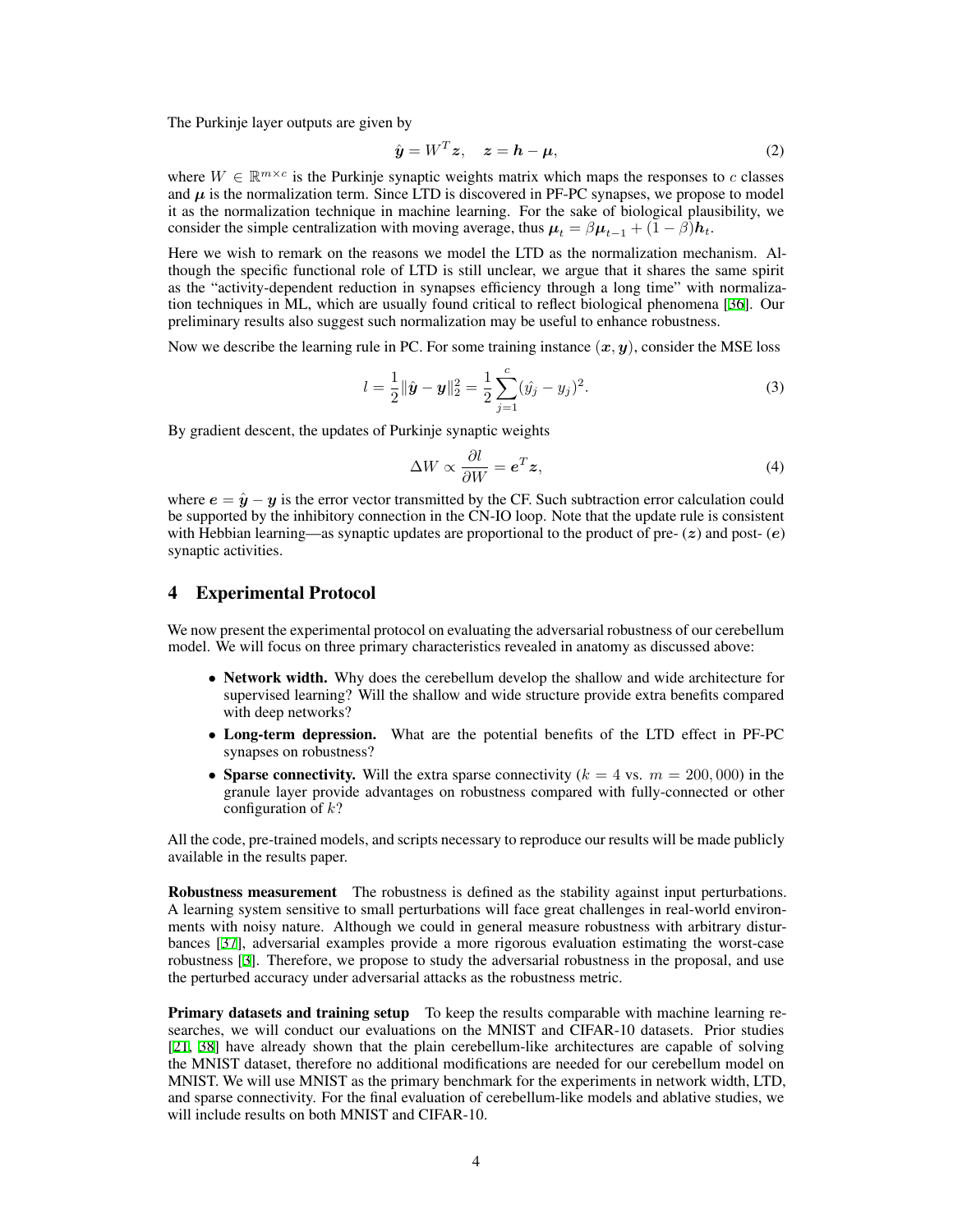However, since the cerebellum does not involve any receptive field (convolution) structures, it could be challenging to apply the model to CIFAR-10 without modification. Here we plan to deploy a visual feature encoder to resolve the problem. Specifically, we will first train a standard VGG-11 model (8 convolution and 3 fully-connected layers) as the baseline. We will apply standard data augmenting, such as random cropping and horizontal flipping during baseline training. After acquiring a desirable visual model of CIFAR-10, we will utilize the 8 convolution layers (discarding FC layers) as the visual feature encoder, mapping the CIFAR-10 dataset to a representation space  $(d = 4096)$ . We will further train our cerebellum model on top of the visual feature encoder, keep the convolution layers fixed while training the cerebellum. Attacking will also be applied to the same model with the visual encoder and the cerebellum backend to keep the perturbation level  $(\epsilon)$ consistent in the original image space.

Secondary training tasks Despite the MNIST and CIFAR-10, we could also conduct more biologically realistic tasks for modeling cerebellar learning, such as eyelid conditioning [[39\]](#page-7-12) or pole balancing through reinforcement learning [\[21\]](#page-6-12). However, since such tasks are not widely applicable in adversarial learning research, their significance for evaluating adversarial robustness is relatively limited (for instance, it will be hard to define proper perturbation level and make straightforward comparisons across models). Furthermore, those tasks are found less challenging than MNIST [[21\]](#page-6-12). We here wish to justify our motivation for performing "visual recognition" tasks with the cerebellum model–the consideration is more from adversarial robustness evaluation than the biological plausibility. We will append the experiments on eyelid conditioning and pole balancing as secondary results if time permits.

**Threat models** We will consider two white-box attacks under  $l_{\infty}$  norms as our threat models: the simple FGSM [[2\]](#page-5-1) attack, as well as more advanced PGD [[4\]](#page-5-3) attack. For MNIST, we consider *L<sup>∞</sup>* perturbation  $\epsilon = 0.1, 0.3$ ; for CIFAR-10, we consider  $L_{\infty}$  perturbation  $\epsilon = 2/255, 8/255$ . The attack settings are standard practices [\[4](#page-5-3), [6](#page-5-4)] and also recommended by Carlini et al. [\[3](#page-5-2)].

Network width The first aspect we propose to study is the effect of network width on adversarial robustness. Following the previous setup, we consider the fully-connected (FC) model in the granule layer with a different number of GCs (*m* ranges from 1000 up to 50,000). We are expected to observe that the network robustness increases along with its width, as reported by Madry et al. [\[4](#page-5-3)]. However, the significance of such an effect is still unclear. Is the wide and shallow structure a decisive factor to improve adversarial robustness in the cerebellum? Or, is it simply a biological drawback as the cerebellum fails to evolve the sophisticated backpropagation algorithm?

Long-term depression To evaluate the effect of LTD, we will repeat the experiments for evaluating the effect of network width. The only difference is that we will apply normalization techniques (moving average) in the PC-FC synapses. We wish to study whether the LTD mechanism will improve the robustness in the cerebellum model.

Sparse connectivity We will next investigate sparse connectivity in the granule layer. We propose to consider different levels of sparsity, namely  $k = 1, 2, 4, 10, 50, 200, 784$  (FC). For a fair comparison, we will control the total number of synapses in the models, as in Litwin-Kumar et al. [[20\]](#page-6-11). Since each GC receives *k* MF inputs, and corresponds to 1 PC and 1 CF synapse for each output (*c* classes in total), the number of synapses is given by  $m(k + 2c)$ . For the cerebellum model,  $k = 4$ ,  $m = 200,000$ , and  $c = 10$  is decided by anatomy and datasets, thus the number of synapses is  $4.8M$ , and the number of GCs is given by  $m = 4.8M/(k + 2c)$ . In this experiment, we wish to understand if sparse connections in the granule layer will bring advantages to robustness in the cerebellum.

Cerebellum models and ablative studies By with/without the LTD and sparse connectivity, we could eventually evaluate the robustness across four cerebellum-like models: from the base model which is fully connected in the granule layer without LTD ( $k = d = 784$ ,  $m = 5970$  on MNIST,  $k = d = 4096$ ,  $m = 1166$  on CIFAR-10), to the cerebellum model which is sparsely connected with LTD  $(k = 4, m = 200,000)$ . We will also examine whether the parameters decided by the natural cerebellum  $(k = 4)$  is (near) optimal against adversarial attacks.

Hyperparameters Hyperparameters for training and attacking the cerebellum model are listed in Table [1](#page-5-7). The initially proposed values are based on previous studies [[38,](#page-7-11) [4](#page-5-3), [6](#page-5-4)] and our preliminary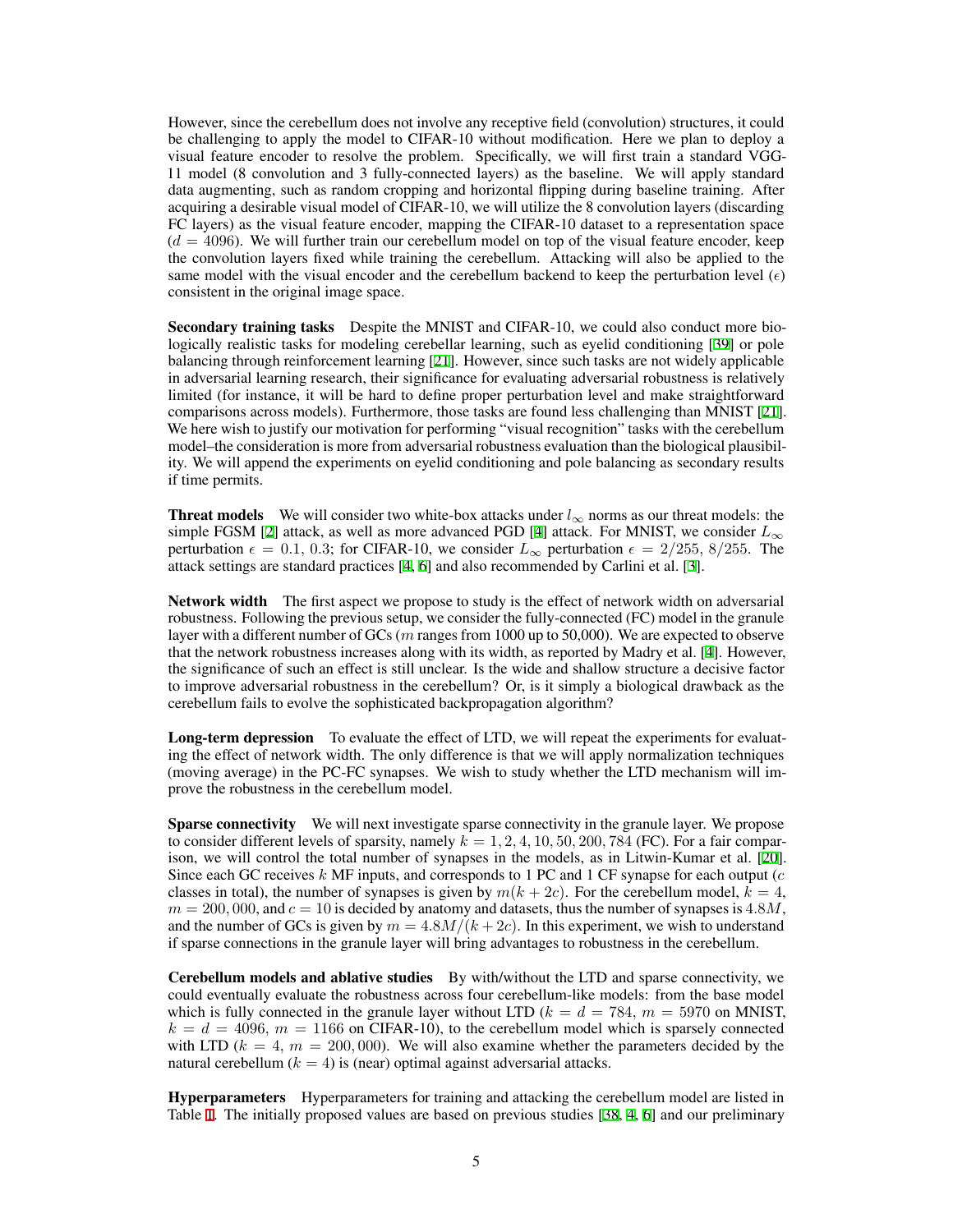<span id="page-5-7"></span>experiments. We will tune the hyperparameters during attacking to ensure that our evaluation does not suffer from gradient masking (see discussion below).

| <b>Hyperparameter</b> | Value        |
|-----------------------|--------------|
| Training batch size   | 10           |
| Epoch                 | 10           |
| Learning rate         | 0.5/m        |
| Optimizer             | RMSprop      |
| Optimizer decay       | 0.99         |
| LTD $\beta$           | 0.99         |
| Seed                  | $\{0, 123\}$ |
| Attacking batch size  | 10           |
| PGD steps             | 40           |
| PGD step size         | 0.01         |

Table 1: Initially proposed hyperparameters for evaluating the cerebellum model.

Gradient masking and robustness evaluation Gradient masking is the major concern in applying gradient-based iterative methods, which will provide a false sense of robustness if not examined properly [[3\]](#page-5-2). The FGSM attack will be used as a sanity test for the PGD attack, as iterative attacks should always perform better than single-step methods. Gradient distribution plots in attacking will be utilized to avoid gradient masking. We will carefully tune the attacking hyperparameters and perform a doubling iterations test to certify that the PGD attack converges (i.e., the fooling rate does not further increase with respect to the number of iterations). We will also conduct an unbounded attack to ensure that our attacking methods have been applied properly.

Random seeds and transferability analysis Since our models involve randomness (especially in the RC granule layer), we propose to report results with different random seeds. We will also perform a transferability attack and analysis across different initialized models [\[40](#page-7-13), [4](#page-5-3)]. Better robustness against transferable adversarial examples is also expected in the cerebellum model.

#### **References**

- <span id="page-5-0"></span>[1] Christian Szegedy, Wojciech Zaremba, Ilya Sutskever, Joan Bruna, Dumitru Erhan, Ian Goodfellow, and Rob Fergus. Intriguing properties of neural networks. *arXiv preprint arXiv:1312.6199*, 2013.
- <span id="page-5-1"></span>[2] Ian J Goodfellow, Jonathon Shlens, and Christian Szegedy. Explaining and harnessing adversarial examples. *arXiv preprint arXiv:1412.6572*, 2014.
- <span id="page-5-2"></span>[3] Nicholas Carlini, Anish Athalye, Nicolas Papernot, Wieland Brendel, Jonas Rauber, Dimitris Tsipras, Ian Goodfellow, Aleksander Madry, and Alexey Kurakin. On evaluating adversarial robustness. *arXiv preprint arXiv:1902.06705*, 2019.
- <span id="page-5-3"></span>[4] Aleksander Madry, Aleksandar Makelov, Ludwig Schmidt, Dimitris Tsipras, and Adrian Vladu. Towards deep learning models resistant to adversarial attacks. *arXiv preprint arXiv:1706.06083*, 2017.
- <span id="page-5-6"></span>[5] Guneet S Dhillon, Kamyar Azizzadenesheli, Zachary C Lipton, Jeremy Bernstein, Jean Kossaifi, Aran Khanna, and Anima Anandkumar. Stochastic activation pruning for robust adversarial defense. *arXiv preprint arXiv:1803.01442*, 2018.
- <span id="page-5-4"></span>[6] Mislav Balunovic and Martin Vechev. Adversarial training and provable defenses: Bridging the gap. In *International Conference on Learning Representations*, 2020.
- <span id="page-5-5"></span>[7] Aran Nayebi and Surya Ganguli. Biologically inspired protection of deep networks from adversarial attacks. *arXiv preprint arXiv:1703.09202*, 2017.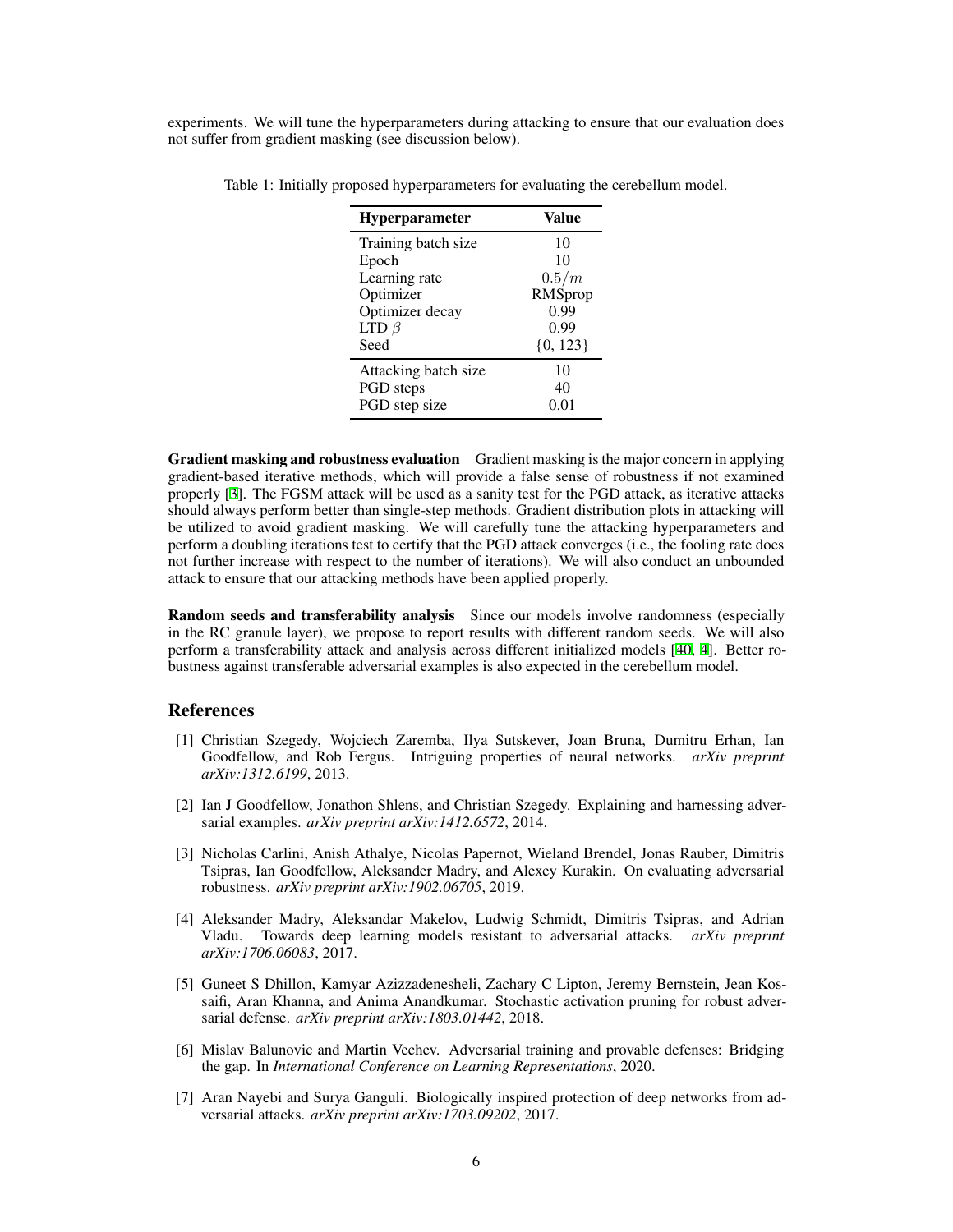- <span id="page-6-0"></span>[8] Wieland Brendel and Matthias Bethge. Comment on" biologically inspired protection of deep networks from adversarial attacks". *arXiv preprint arXiv:1704.01547*, 2017.
- <span id="page-6-1"></span>[9] Zhe Li, Wieland Brendel, Edgar Walker, Erick Cobos, Taliah Muhammad, Jacob Reimer, Matthias Bethge, Fabian Sinz, Zachary Pitkow, and Andreas Tolias. Learning from brains how to regularize machines. In *Advances in Neural Information Processing Systems*, pages 9529–9539, 2019.
- <span id="page-6-2"></span>[10] Gamaleldin Elsayed, Shreya Shankar, Brian Cheung, Nicolas Papernot, Alexey Kurakin, Ian Goodfellow, and Jascha Sohl-Dickstein. Adversarial examples that fool both computer vision and time-limited humans. In *Advances in Neural Information Processing Systems*, pages 3910– 3920, 2018.
- <span id="page-6-3"></span>[11] Zhenglong Zhou and Chaz Firestone. Humans can decipher adversarial images. *Nature communications*, 10(1):1–9, 2019.
- <span id="page-6-4"></span>[12] Joel Dapello, Tiago Marques, Martin Schrimpf, Franziska Geiger, David D Cox, and James J DiCarlo. Simulating a primary visual cortex at the front of cnns improves robustness to image perturbations. *BioRxiv*, 2020.
- <span id="page-6-5"></span>[13] David Marr. A theory of cerebellar cortex. *The Journal of Physiology*, 202:437–470, 1969.
- <span id="page-6-6"></span>[14] James S Albus. A theory of cerebellar function. *Mathematical Biosciences*, 10(1-2):25–61, 1971.
- <span id="page-6-7"></span>[15] Richard Apps and Richard Hawkes. Cerebellar cortical organization: a one-map hypothesis. *Nature Reviews Neuroscience*, 10(9):670–681, 2009.
- [16] Joseph Chaumont, Nicolas Guyon, Antoine M Valera, Guillaume P Dugué, Daniela Popa, Paikan Marcaggi, Vanessa Gautheron, Sophie Reibel-Foisset, Stéphane Dieudonné, Aline Stephan, et al. Clusters of cerebellar purkinje cells control their afferent climbing fiber discharge. *Proceedings of the National Academy of Sciences*, 110(40):16223–16228, 2013.
- <span id="page-6-8"></span>[17] Jennifer L Raymond and Javier F Medina. Computational principles of supervised learning in the cerebellum. *Annual review of neuroscience*, 41:233–253, 2018.
- <span id="page-6-9"></span>[18] Masao Ito, Masaki Sakurai, and Pavich Tongroach. Climbing fibre induced depression of both mossy fibre responsiveness and glutamate sensitivity of cerebellar purkinje cells. *The Journal of Physiology*, 324(1):113–134, 1982.
- <span id="page-6-10"></span>[19] N Alex Cayco-Gajic, Claudia Clopath, and R Angus Silver. Sparse synaptic connectivity is required for decorrelation and pattern separation in feedforward networks. *Nature communications*, 8(1):1–11, 2017.
- <span id="page-6-11"></span>[20] Ashok Litwin-Kumar, Kameron Decker Harris, Richard Axel, Haim Sompolinsky, and LF Abbott. Optimal degrees of synaptic connectivity. *Neuron*, 93(5):1153–1164, 2017.
- <span id="page-6-12"></span>[21] Matthew Hausknecht, Wen-Ke Li, Michael Mauk, and Peter Stone. Machine learning capabilities of a simulated cerebellum. *IEEE transactions on neural networks and learning systems*, 28(3):510–522, 2016.
- <span id="page-6-13"></span>[22] Tadashi Yamazaki and Jun Igarashi. Realtime cerebellum: A large-scale spiking network model of the cerebellum that runs in realtime using a graphics processing unit. *Neural Networks*, 47:103–111, 2013.
- <span id="page-6-14"></span>[23] Hiroshi Yamaura, Jun Igarashi, and Tadashi Yamazaki. Simulation of a human-scale cerebellar network model on the k computer. *Frontiers in Neuroinformatics*, 14:16, 2020.
- <span id="page-6-15"></span>[24] Nicolas Papernot, Patrick McDaniel, Arunesh Sinha, and Michael Wellman. Towards the science of security and privacy in machine learning. *arXiv preprint arXiv:1611.03814*, 2016.
- [25] Florian Tramèr, Alexey Kurakin, Nicolas Papernot, Ian Goodfellow, Dan Boneh, and Patrick McDaniel. Ensemble adversarial training: Attacks and defenses. *arXiv preprint arXiv:1705.07204*, 2017.